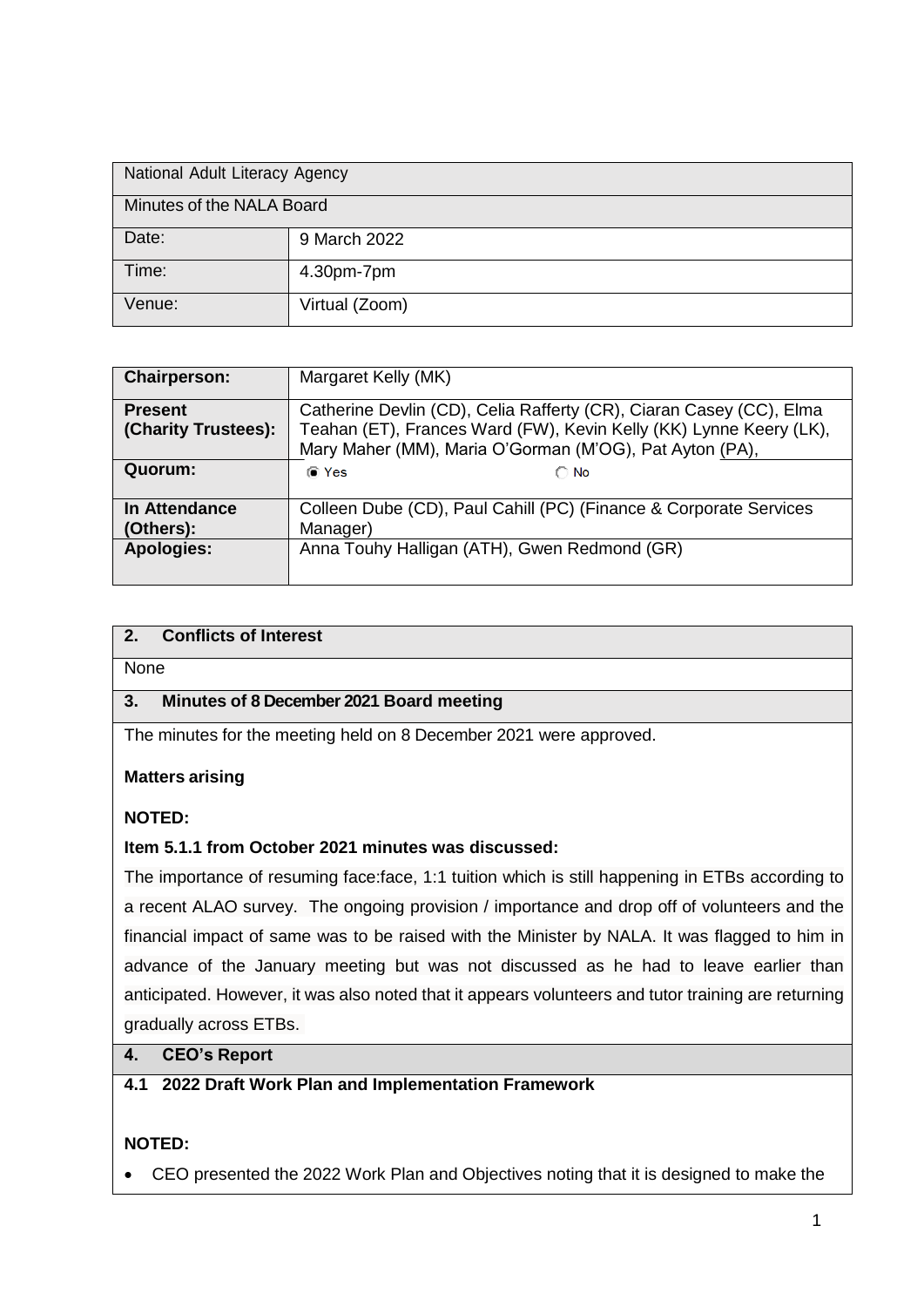plan more manageable for Board and staff; to see the totality of the work that NALA is undertaking, to report success indicators, and to time reporting in with Board meetings.

- The Work Plan was informed by Board approved objectives and consultation with ETBs, NALA Staff and Members.
- MK queried a need for a revised strategy publication, CEO advised a short strategy statement could be published if deemed necessary.
- CEO highlighted some minor wording changes to the Strategic Objectives, to which there was no objections by the Board.
- CEO went through the details of the proposed Work Plan under each objective.
- MK raised a query regarding status of QQI certification for Level 1 courses on LWN and Board discussed the value of advocating or otherwise for Level 1 certification.

# **AGREED:**

- 2022 Work Plan; Objectives, Supporting Projects / Success Indicators and format
- CEO to seek update on the status of certification for Level 1 courses on LWN

## **4.2 Update on ALL Strategy**

- CEO advised not much more to note other than what has been provided to Board in cover note:
	- o Since last Board Meeting CEO and Chair met with Minister Harris.
	- $\circ$  There was a meeting of the ALL Implementation Strategy Group and CEO has submitted feedback to the Department of Further and Higher Education, as was requested of that Group.
	- $\circ$  There was a meeting of the Interim ALL Working Group in which they discussed plans for recruitment to the Program Office and no formal update has been received since that meeting.
- CEO opened to the attendees if anyone in the education sector had any other updates:
	- $\circ$  LK and MK provided some insight to the types of candidates that are being recruited and noted that secondments are being sought rather than recruiting through open competition.
	- $\circ$  PA queried if either meeting mentioned above was minuted CEO advised none received and suggested contacting Minister Harris for an update on implementation.
	- o MOG questioned whether the Cost of Living and Ukraine crises could result in cutbacks to the ALL strategy, CEO noted the funding is already there and the delays in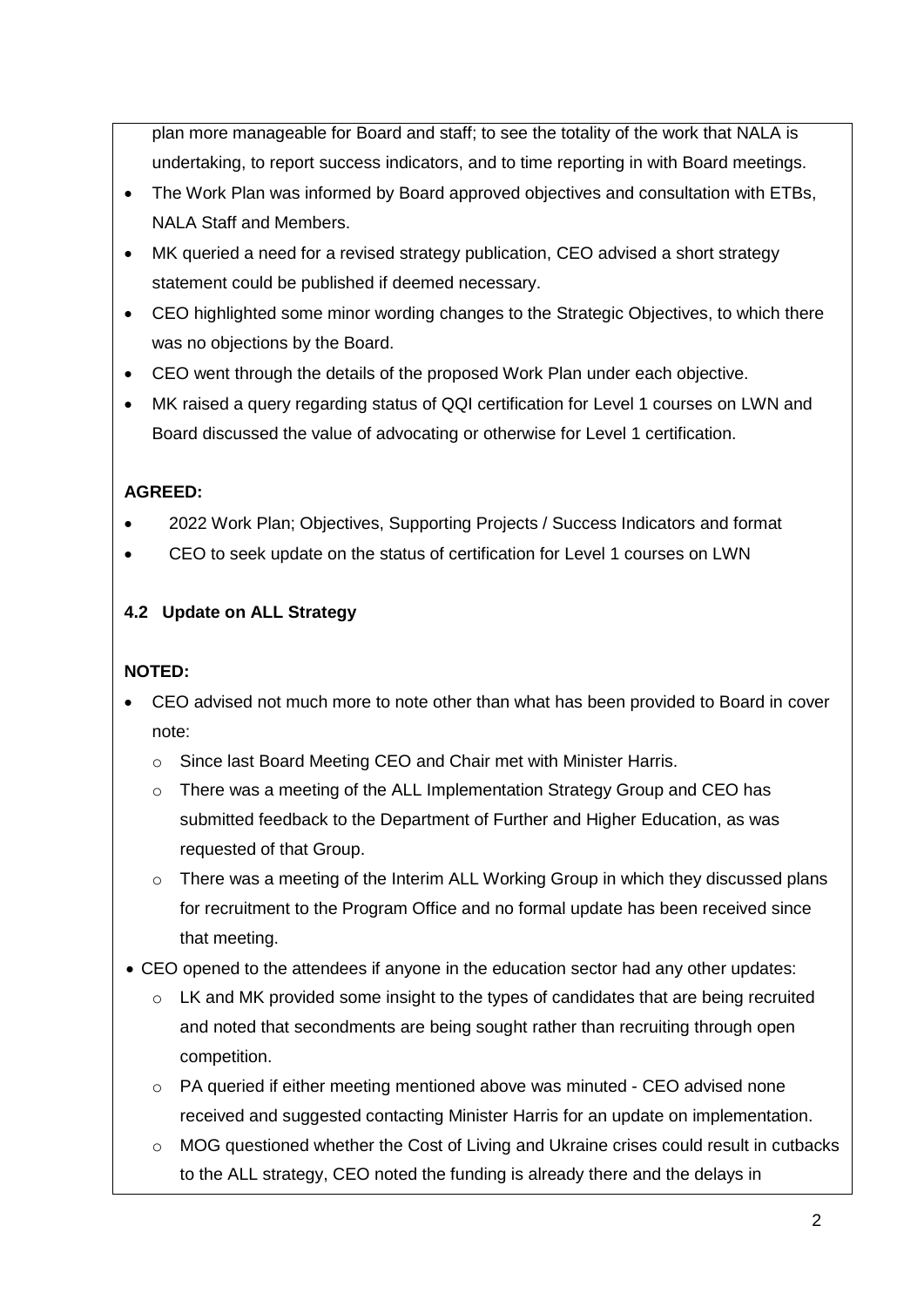implementation seem to relate to capacity rather than funding.

- $\circ$  Noted that SOLAS are actively working on the Regional Coordinator Role.
- o The Active Inclusion Manager in ETBI has been recruited.

## **AGREED:**

 CEO to draft letter to Minister Harris from the Chairperson seeking an update on the implementation of the ALL strategy

## **4.3. 2022 Financial Update**

## **NOTED:**

- PC presented a financial update and referred to the accounts circulated:
	- $\circ$  the focus had been on getting the financial statements completed and the Audit completed but now NALA is looking forward.
	- $\circ$  It was noted that the draft budget presented to Board in December has been revised and the rationale provided. The Total projected surplus has been revised down by c.€20k to €183, 840
- MK queried Cashflow from SOLAS:
	- $\circ$  PC outlined the process for funding from SOLAS and that some funding is expected towards the end of March 2022.
	- $\circ$  PC noted it is on the rolling agenda of the Audit, Risk and Finance Subcommittee to review the Reserves Policy.

### **5. Sub-committee reports and minutes**

### **5.1 Literacy and Staff Policies and Governance Subcommittee**

### **5.1.1. Draft Minutes of 16 February 2022 Meeting**

### **NOTED:**

MK advised the Board of a change she requested to the minutes of the 16 February Meeting to reflect accurately what was agreed in relation to the Working from Home (WFH) Allowance. There had been agreement to withdraw the WFH allowance but disagreement as to when to withdraw it. The minutes to be approved are per the pack with one minor amendment as suggested by MK.

### **APPROVED**

### **5.1.2. Employment Contracts**

**NOTED:**

CEO provided update on the current open positions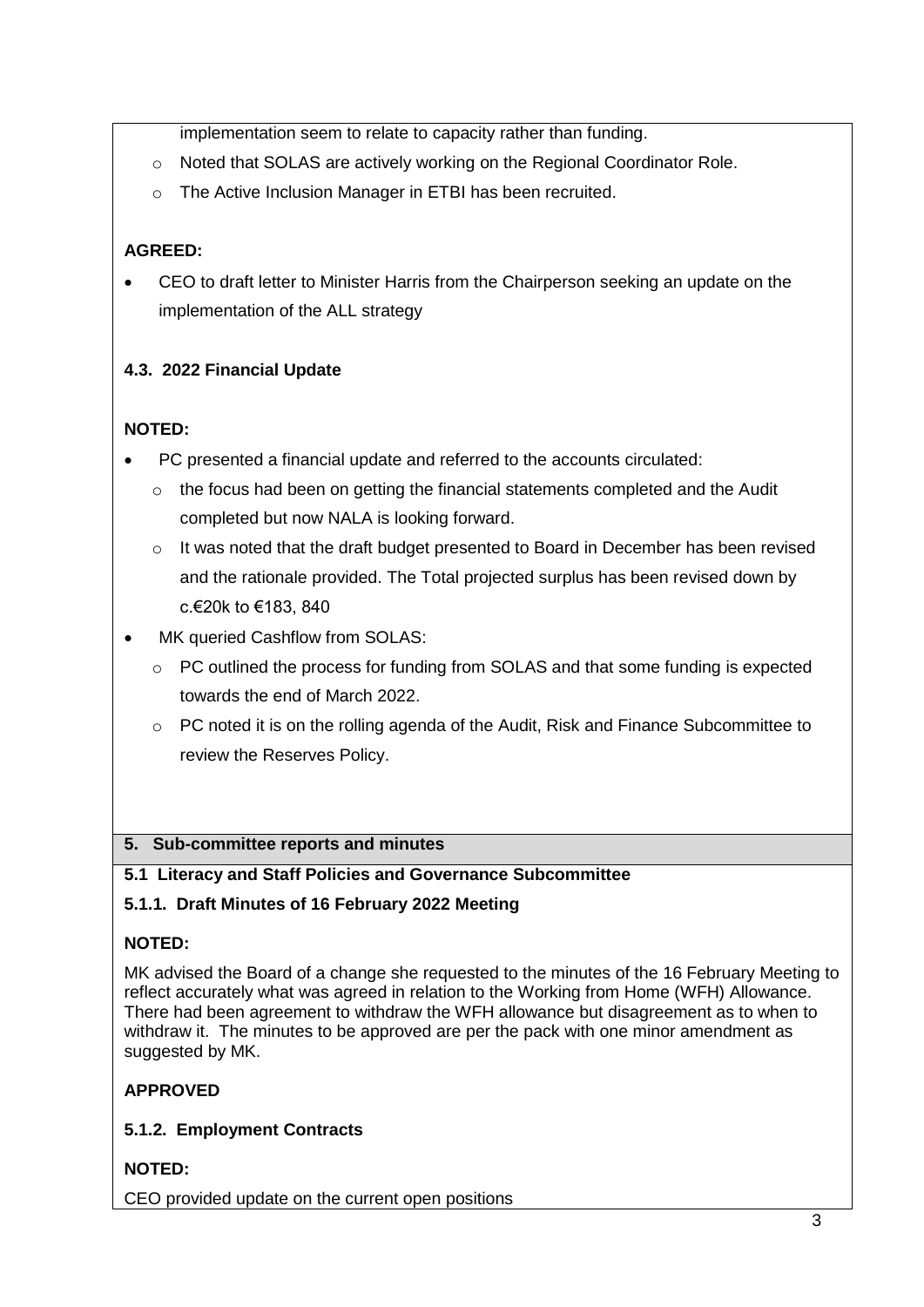# **AGREED**

- all new contracts with effect from 10 March 2022 will be offered on 3 year fixed term basis subject to 6 month probation, satisfactory performance, continued funding unless there are any other reasons affecting the term of the appointment
- the following terms / expiry dates for the positions currently being recruited:

| Position                                              | Term<br><b>Start and Expiry Dates</b>                             |
|-------------------------------------------------------|-------------------------------------------------------------------|
| Governance & Compliance Officer                       | 3 years<br>14 March 2022                                          |
| eLearning Content Creator                             | 13 March 2025<br>21.5 months<br>14 March 2022<br>31 December 2023 |
| Data & Systems Officer                                | Maximum 21.5 months<br>To be confirmed<br>31 December 2023        |
| Digital Marketing, Information and Content<br>Officer | 3 years<br>To be confirmed<br>To be confirmed                     |
| Literacy Development and Outreach Worker              | 3 years<br>To be confirmed<br>To be confirmed                     |

• all fixed term contract renewals for current staff with effect from 10 March 2022, not eligible for a contract of indefinite duration (permanent), will be offered a fixed term contract for a longer period until they are eligible for a contract of indefinite duration (permanent) subject to ongoing satisfactory performance, continued funding unless there are any other reasons affecting the term of the appointment

## **5.1.3. COVID-19 Response Plan and Return to Work Protocol**

# **NOTED:**

CEO outlined it was updated to reflect new Covid Guidelines and will be an ongoing document to reflect public health guidelines.

# **AGREED:**

COVID-19 Response Plan and Return to Work Protocol

## **5.1.4 Hybrid Working Policy**

- CEO presented Hybrid Working Policy:
	- $\circ$  Robust Hybrid Working Policy was developed and drafted in anticipation of the Government's Right to Remote Working Bill that will require employers to have a policy in place
	- o The policy proposes that employees will spend 2 days in the office and 2 days at home with the 5th day to be negotiated with their manager.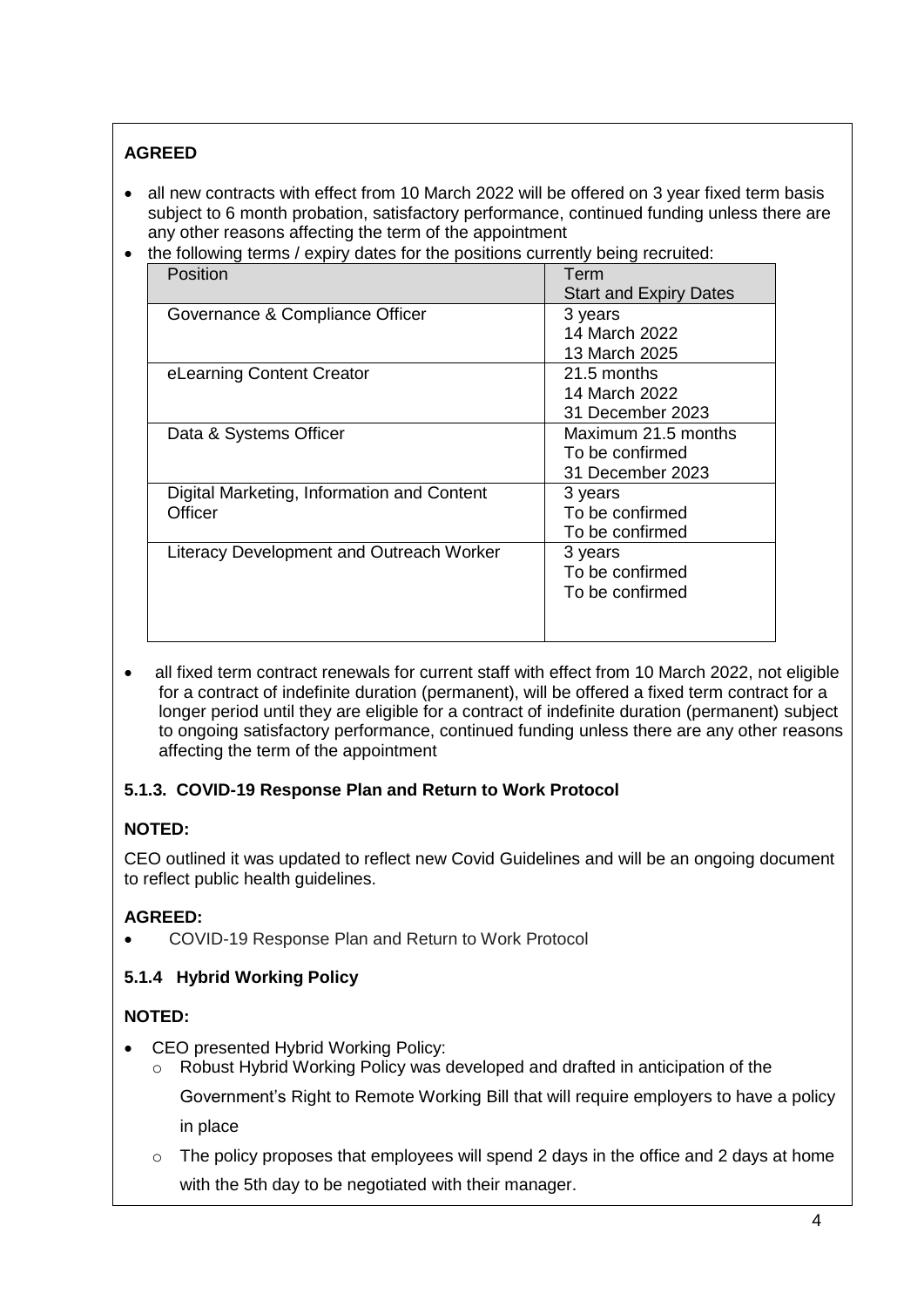- o The policy aims to ensure consistency across teams and includes the proposed changes to the WFH allowance for all staff. MK elaborated on the dates chosen for the withdrawal of the WFH allowance:
	- $\circ$  Per Building Momentum, there is a 1% pay increase, subject to negotiations on productivity, to be paid from 1st February, negotiations likely to continue until July, and therefore 1st stage of withdrawal from WFH allowance not proposed until July.
	- o Another 1% pay increase is due across the board in October, and that is the rational for the date of October for the complete removal of the WFH allowance. CEO noted she was unaware of current status of the February 2022 proposed increase and had requested an update from the Union for the NALA-SIPTU meeting on 10 March
	- $\circ$  KK provided insight from his knowledge of how it may be applied. However, no need at present to discuss further as just raising it in the context of providing a rationale for the dates chosen for the withdrawal of WFH allowance.
- PA enquired if all roles in NALA are suited to the Hybrid Policy, CEO advised they are. Individuals / propose remote work areas would need to be assessed for their suitability but

the posts themselves are suited to Hybrid.

 CEO recommended consideration be given to the return of a certain amount of in person Board meetings following the AGM and subject to the COVID situation and the technology available.

# **AGREED**

- Hybrid Working Policy
- Board to agree schedule of in person and virtual meetings after the AGM
- 27 April 2022 meeting to be held on line

# **5.1.5. AGM and Amendments to the Constitution**

- CEO noted there was a need to revise the Constitution and outlined a potential timeline for revision. Requested input from Board members as to any parts of the Constitution they feel should be reviewed. It was noted that terms of office will be included in the review.
- KK proposed NALA consider that a seat on the Board is reserved for a member of the ALOA and AEOA. This was supported by FW, MOG, LK, PA and CR. CEO and KK noted care would be needed around such an arrangement to ensure no issue arose around representation and that any member of the Board would be appointed to represent NALAs interests not that of the ALOA and or AEOA. Any other bodies that may prove beneficial to NALA to have a member of on the Board to be considered.
- PA and MK temporarily left the meeting to enable the remainder of the Board to discuss if they wish to support PA and MK's re-election as Honorary Secretary and Chairperson at the 30 April 2022 AGM. This was supported by the Board.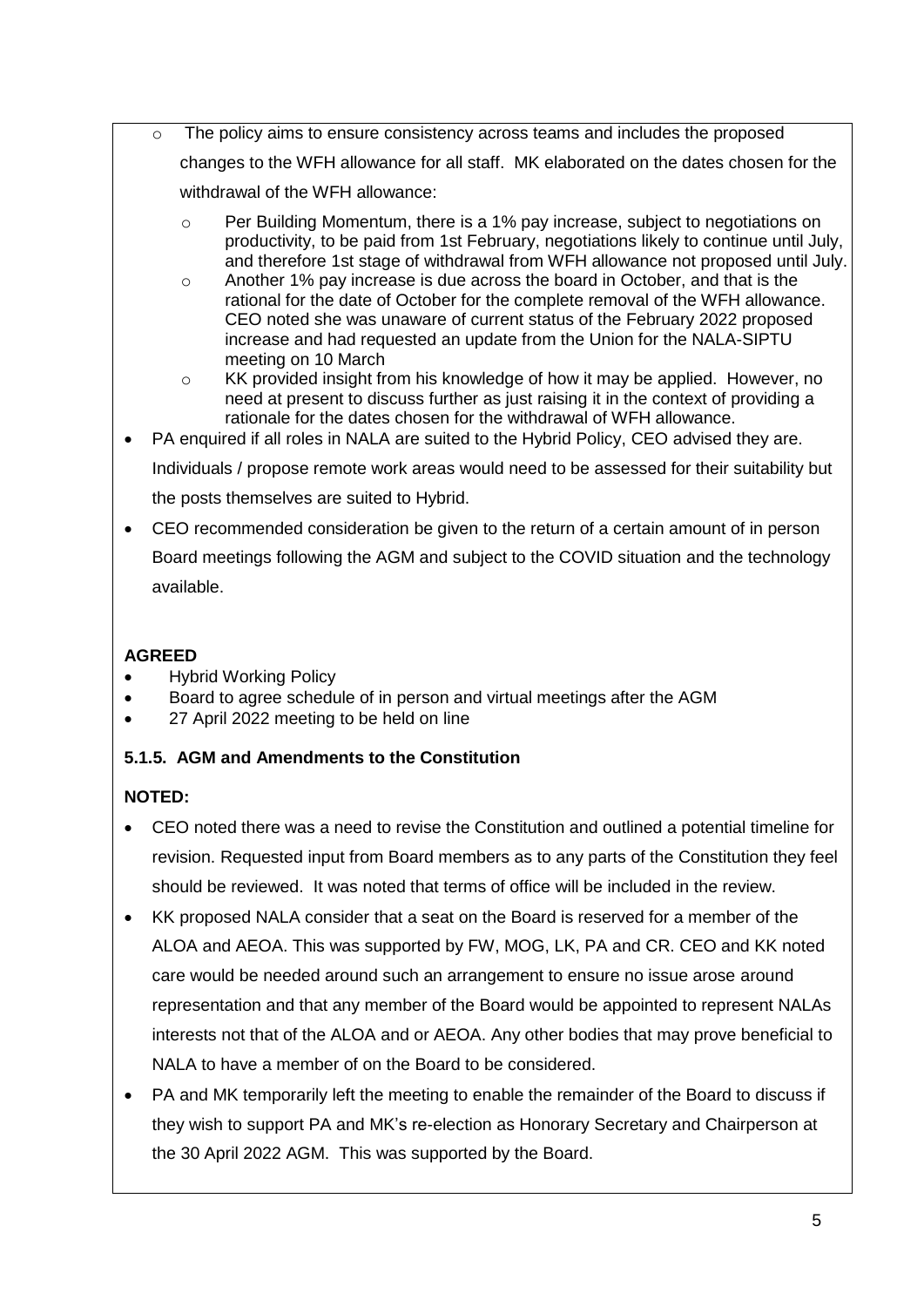## **AGREED**

- CEO and Literacy and Staff Policies and Governance (LSPG) Subcommittee to further review the Constitution / seek legal advice and propose a course of action / amendments to be brought to the 2023 AGM
- Chairperson's vote of thanks and appreciation for all Directors that are leaving the Board
- Mary Maher to propose and Ciaran Casey to second Margaret Kelly as Chairperson and Pat Ayton as Honorary Secretary by the 25 March 2022 closing date for nominations to be elected to the Board
- Kevin Kelly to propose and Pat Ayton to second Elma Teahan and Frances Ward as Directors by the 25 March 2022 closing date for nominations to be elected to the Board
- CEO to advise Board members of logistics of nominations

### **5.2 Audit, Risk and Finance Subcommittee**

### **5.2.1 Draft Minutes of 22 February 2022 meeting**

### **APPROVED**

### **5.2.2 2021 Audit Report**

### **AGREED**

- Following two recommendations to be implemented
	- 1. Journal entries to be approved by the CEO on a monthly basis
	- 2. Gifts policy to be updated in 2022
- In accordance with SORP, annual leave balances will be reflected in the financial statements from 2022

### **5.2.3 2021 Financial Statements**

### **AGREED**

- 2021 Financial Statements to be signed by the Chairperson and the Treasurer on behalf of the Board
- The signed 2021 Financial Statements be recommended to the Members at the 30 April 2022 AGM for adoption

### **5.2.4 2021 Letter of Representation**

### **AGREED**

 The letter of Representation from the Directors to Mazars be signed by the Chairperson and the Treasurer on behalf of the Board

### **5.2.5 2022-2024 Audit Fee Proposal**

- PC outlined the fee proposal from Mazars and the background to same.
- Cost should not be the only factor is appointing an auditor. An important consideration is the continuity of audit staff during the proposed three years 2022-2024 and it was noted that the Mazars' proposal gave assurance on this point.
- Mazars have been very thorough and comprehensive in their approach and their original and current fee proposal is very competitive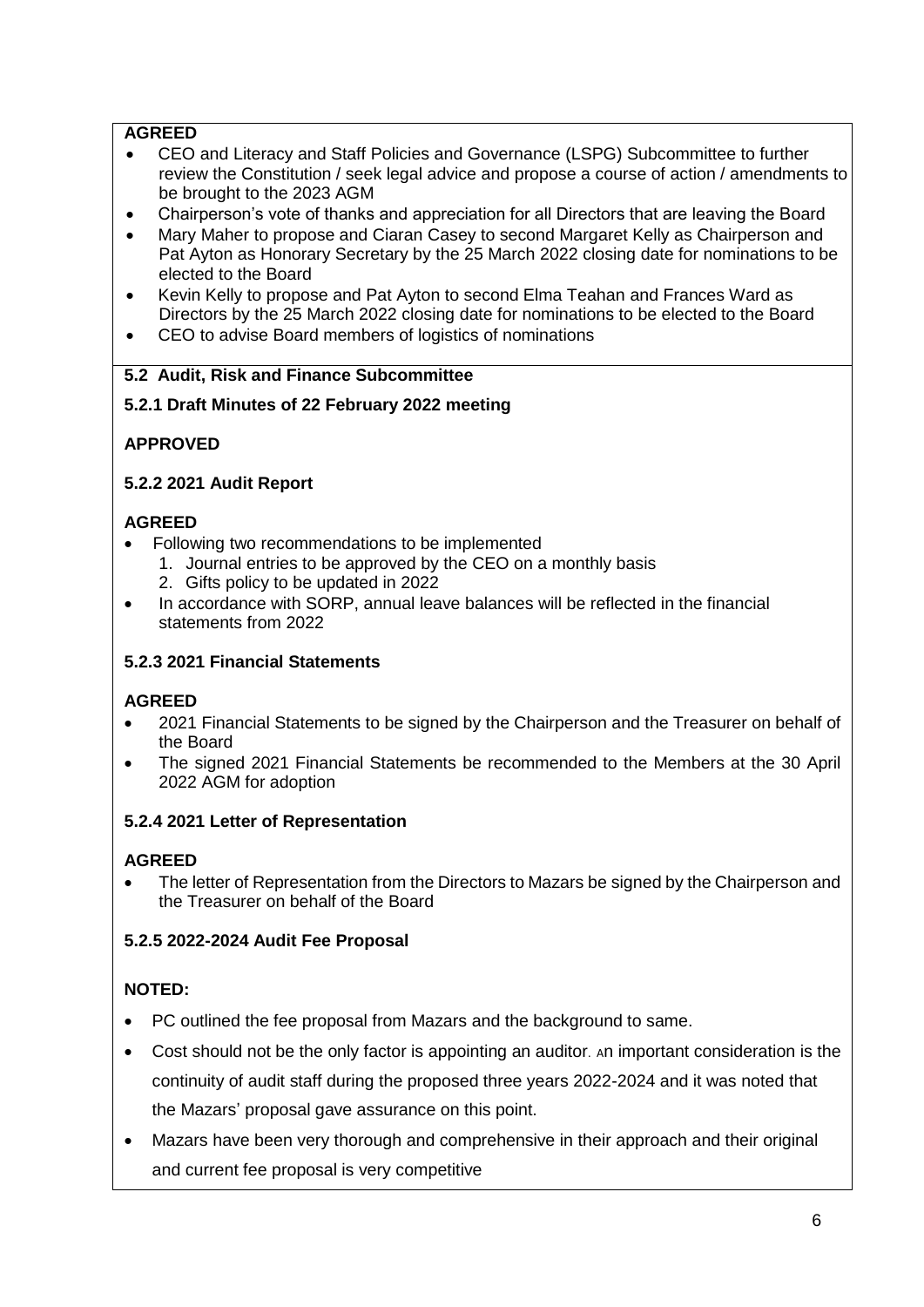## **AGREED**

- To recommend to the Members at the 30 April 2022 AGM that Mazars' be reappointed as auditors for the period 2022-2024
- Subject to Members' approval at the 30 April 2022 AGM, NALA to reappoint Mazars for the period 2022-2024 based on the proposal and fee of €8,000 plus VAT

## **5.3 Education, Training and Assessment Subcommittee**

**5.3.1 Minutes of 23 February 2022 meeting** 

## **APPROVED**

**5.3.2 Teaching and Learning Policy**

## **AGREED**

Teaching and Learning policy, version 02

## **5.4. Student Subcommittee**

**5.4.1. Minutes of 6 December 2021 Meeting** 

## **APPROVED**

**5.4.2 Minutes of 18 January 2022 Meeting**

## **APPROVED**

**5.4.3 Draft Minutes of 23 February 2022 Meeting**

## **APPROVED**

- CD provided update on the Student Sub-Committee:
	- o a new Student has been welcomed on to the Sub-Committee
	- $\circ$  an issue with a student not being allowed to where a visor in his ETB and leaving the service had been raised / explored by the Subcommittee
	- o Sub-Committee is preparing for Student day in May in Dublin, as there has been no student days since 2020.
	- $\circ$  Sub-Committee is preparing for a stand at the Ploughing Championships in September.
	- o Sub-Committee is preparing the Student Development Fund
- MK enquired if the Sub-Committee has any recommendations for Students for elections to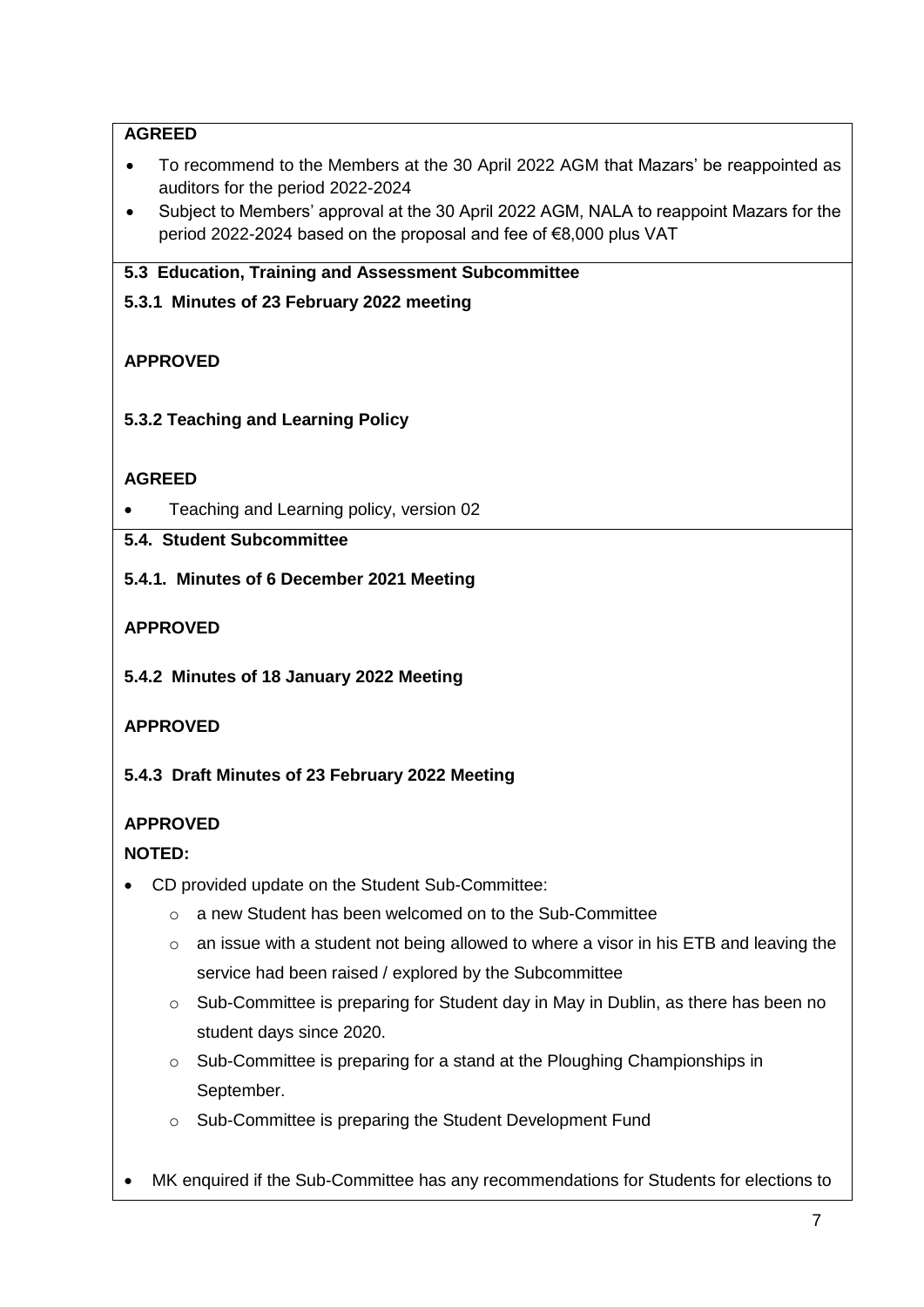the Board at the AGM and to ensure there are proposers and seconders for same. CEO noted that Margaret Murray will get in touch with some of the Students in relation to same.

## **5.4.4. Student Development Fund Annual Report**

### **AGREED:**

 The Board to forward ideas for the 2022 Student Fund feedback topic by 31 March 2022 to Margaret Murray telephone 01 412 7928, email [mmurray@nala.ie.](mailto:mmurray@nala.ie)

| 8. Any other Business |
|-----------------------|

None

| <b>Next Meeting</b> |                  |  |
|---------------------|------------------|--|
| Date:               | 27 April 2022    |  |
| Time:               | $4:30 - 7:00$ pm |  |
| Venue:              | Zoom             |  |

| <b>Actions Arising from This Meeting:</b> |                                                                                                                                                                                                                                                                                                                 |                     |                        |
|-------------------------------------------|-----------------------------------------------------------------------------------------------------------------------------------------------------------------------------------------------------------------------------------------------------------------------------------------------------------------|---------------------|------------------------|
| <b>Item</b>                               | <b>Action</b>                                                                                                                                                                                                                                                                                                   | <b>Person</b>       | <b>Timeframe</b>       |
|                                           |                                                                                                                                                                                                                                                                                                                 | <b>Applicable</b>   |                        |
| 4.1                                       | Seek update on the status of certification for Level<br>1 courses on LWN                                                                                                                                                                                                                                        | <b>CD</b>           | 27 April 2022          |
| 4.2                                       | Draft letter to Minister Harris from Chairperson<br>seeking an update on the implementation of the<br>ALL strategy                                                                                                                                                                                              | CD / MK             | 27 April 2022          |
| 5.1.2                                     | Reflect updated terms of contracts in NALA's staff<br>handbook / contracts                                                                                                                                                                                                                                      | CD / PC             | Ongoing / June<br>2022 |
| 5.1.5                                     | Review the Constitution / seek legal advice and<br>propose a course of action / amendments to be<br>brought to the 2023 AGM                                                                                                                                                                                     | CD/MK               | February 2023          |
| 5.1.5.                                    | Monitor / manage Board nominations                                                                                                                                                                                                                                                                              | <b>CD</b>           | 25 March 2022          |
| 5.2.2.                                    | Implement the following arising from the 2021<br><b>Audit Report</b><br>3.<br>Journal entries to be approved by the CEO on<br>a monthly basis<br>Gifts policy to be updated in 2022<br>4.<br>In accordance with SORP, annual leave<br>5.<br>balances will be reflected in the financial<br>statements from 2022 | CD/PC               | 31 December<br>2022    |
| 5.2.3                                     | 2021 Financial Statements to be signed by the<br>Chairperson and the Treasurer on behalf of the<br><b>Board</b><br>signed 2021<br>Financial<br><b>Statements</b><br>The<br>be                                                                                                                                   | PC/MK/<br><b>CC</b> | 31 March 2022          |
|                                           | recommended to the Members at the 30 April                                                                                                                                                                                                                                                                      | CD/PC               | 30 April 2022          |